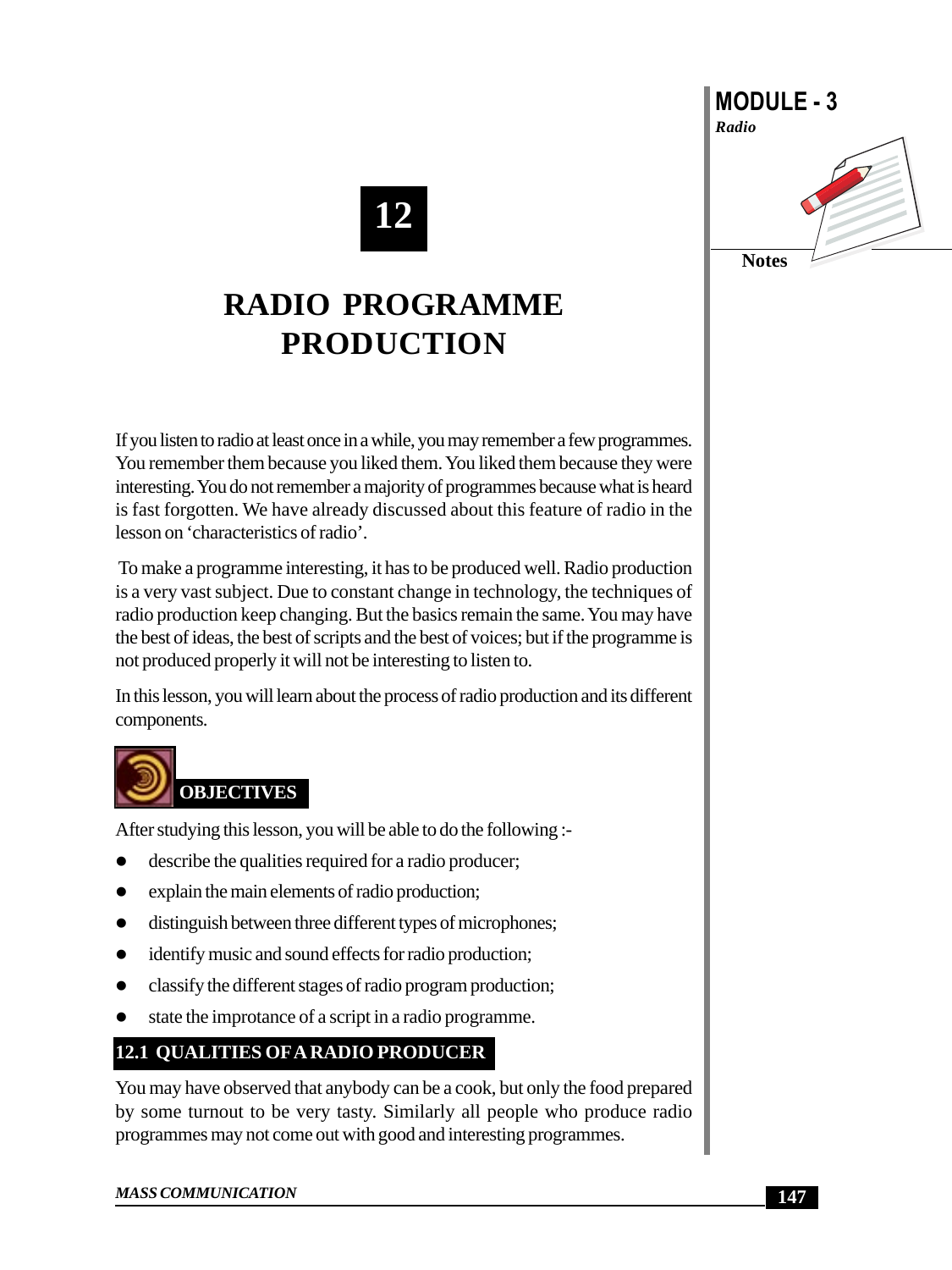

You need certain qualities or skills to be a radio producer. The qualities you need include the following:-

**(a) ability to see and hear what is happening around you.** This would mean a keen desire to know more about things. We may call this inquisitiveness. Unless a person is inquisitive, he or she cannot be a good radio producer. This is because you need ideas to produce interesting programmes. How do you get ideas? Let us think. Firstly, we need to observe things to get ideas. Remember the story of Isaac Newton who observed an apple falling? This observation led him to wonder why the apple fell down from the tree and why it did not go up. The result was Newton's gravitational theory.

Let's take another example. James Watson was boiling water in a kettle. When the steam gushed out with force, he realized that force or power could be used. The result of this paved the way for the invention of the steam engine.

So you can get ideas by:

- (i) observing things as discussed above.
- (ii) drawing from experiences : We have good and bad experiences in life. People who have written stories, novels, poems and plays draw their ideas mostly from their experiences. The great poet Kalidasa saw the dying bird and its pair which was sad and took to writing poems. The English poet Wordsworth observed flowers (daffodils) dancing in the air and wrote one of the best pieces of poetry. So from our own experiences or going through the experiences of others, we get ideas.
- (iii) You have just read about the experiences of others. How do you come to know about them. Well, you need to talk to others to find out and understand their experiences.
- **(b) Ability to conceptualise ideas:** You may get any number of ideas, but you need to turn them into concepts and then in to radio scripts.
- **(c) Creativity :** What is creativity ? Are you creative? This is a quality which is found in almost everyone. But you need to be creative in putting together an idea in a manner which can attract people .Creativity would mean, doing something new or different. The same idea can be made into a radio programme differently by different people. If everyone does it in the same way, they will all be the same and not interesting.
- **(d) A good user of words.** You need the ability to use the right word at the right time in the right manner. Radio programmes depend on a good script and that depends on your ability to write well. For this you need a very good knowledge or stock of words or a good vocabulary. You have to be using words in the appropriate manner. We shall deal with this aspect later.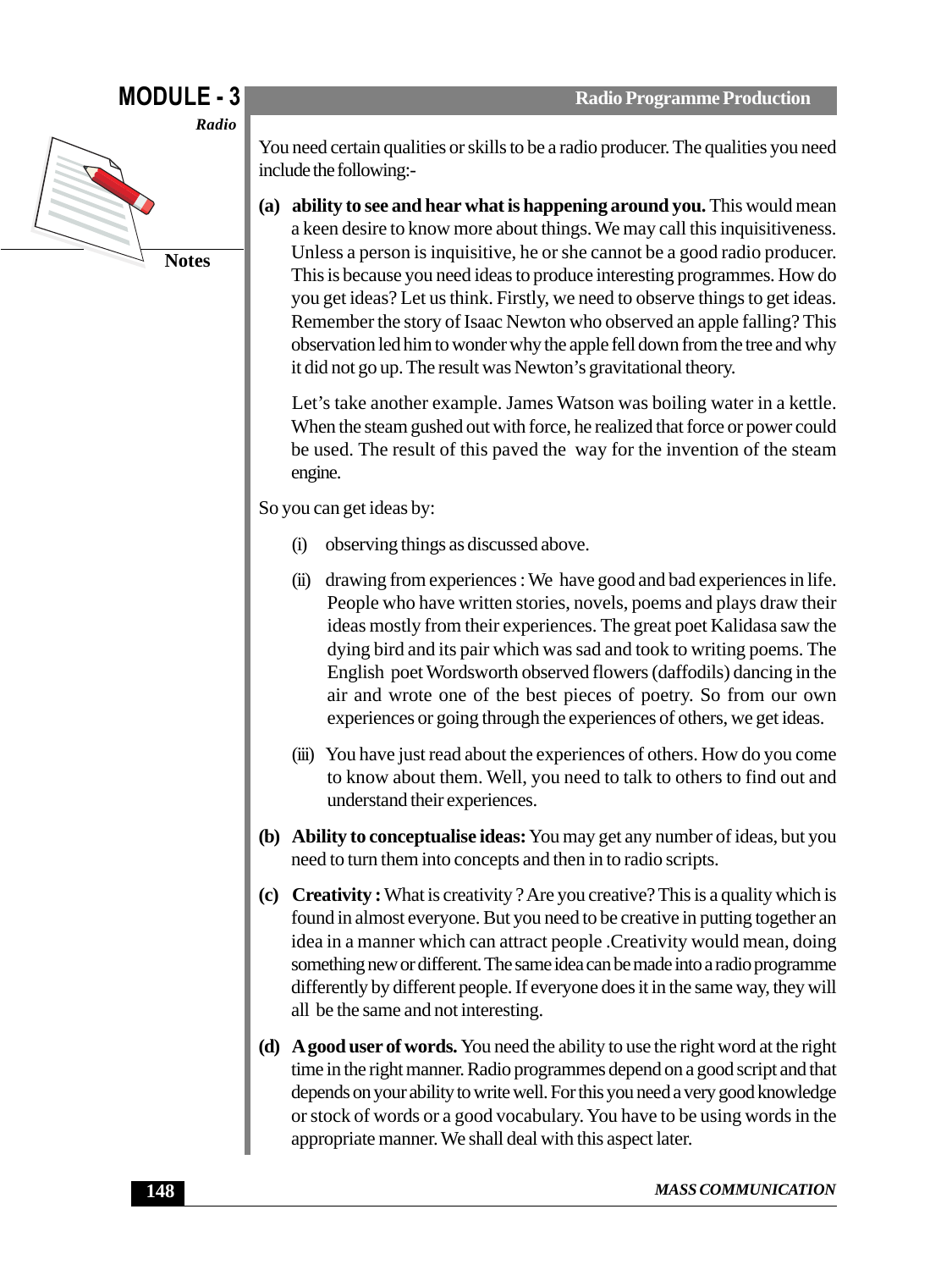

- 1. List out any three qualities or skills required to be a good producer of radio programmes.
- 2. How does a radio producer generate ideas?

### **12.2 ELEMENTS OF RADIO PRODUCTION**

You have already studied about the ingredients of a radio format. Can you recall them? They are:

- (a) Human voice or spoken word.
- (b) Music
- (c) Sound effects

The various elements of radio production flow from the above ingredients of a radio format.

So let us look at the main elements of radio production.

- **(i) Studio :** In the previous lesson, you have learnt that the radio studio is a room where radio programmes are recorded. For producing a radio programme, you need a 'sound proof' studio where human voice can be recorded or broadcast in the best manner.
- **(ii) Microphones:** For our voice to be recorded in a studio, we use a microphone. You might have used or at least seen microphones. They amplify or in other words ,increase the volume of your voice. When you speak before a microphone, you don't have to shout. You speak normally and it will be made louder if you use a loudspeaker to listen to. When we think of radio, the microphone is the most important element using which you present your programme.

There are basically three types of microphones and they are known by their directivity. As you go through the following text, you will understand the term 'directivity'.

**(a) Uni-directional microphone : As** the name suggests, this microphone picks up sound from one direction. As you speak in front of it, your voice is picked up. If you speak from the other side of the microphone, your voice will not be picked up properly. In a radio studio, the announcers, presenters and newsreaders use this type of a microphone.

A microphone is very sensitive and you need to use it carefully. You should be at the right distance from it when you speak. Otherwise, your voice will not sound good. Even if you turn a paper or breathe heavily, the microphone will pick up that sound and your programme or your voice will be affected.

## **MODULE - 3**



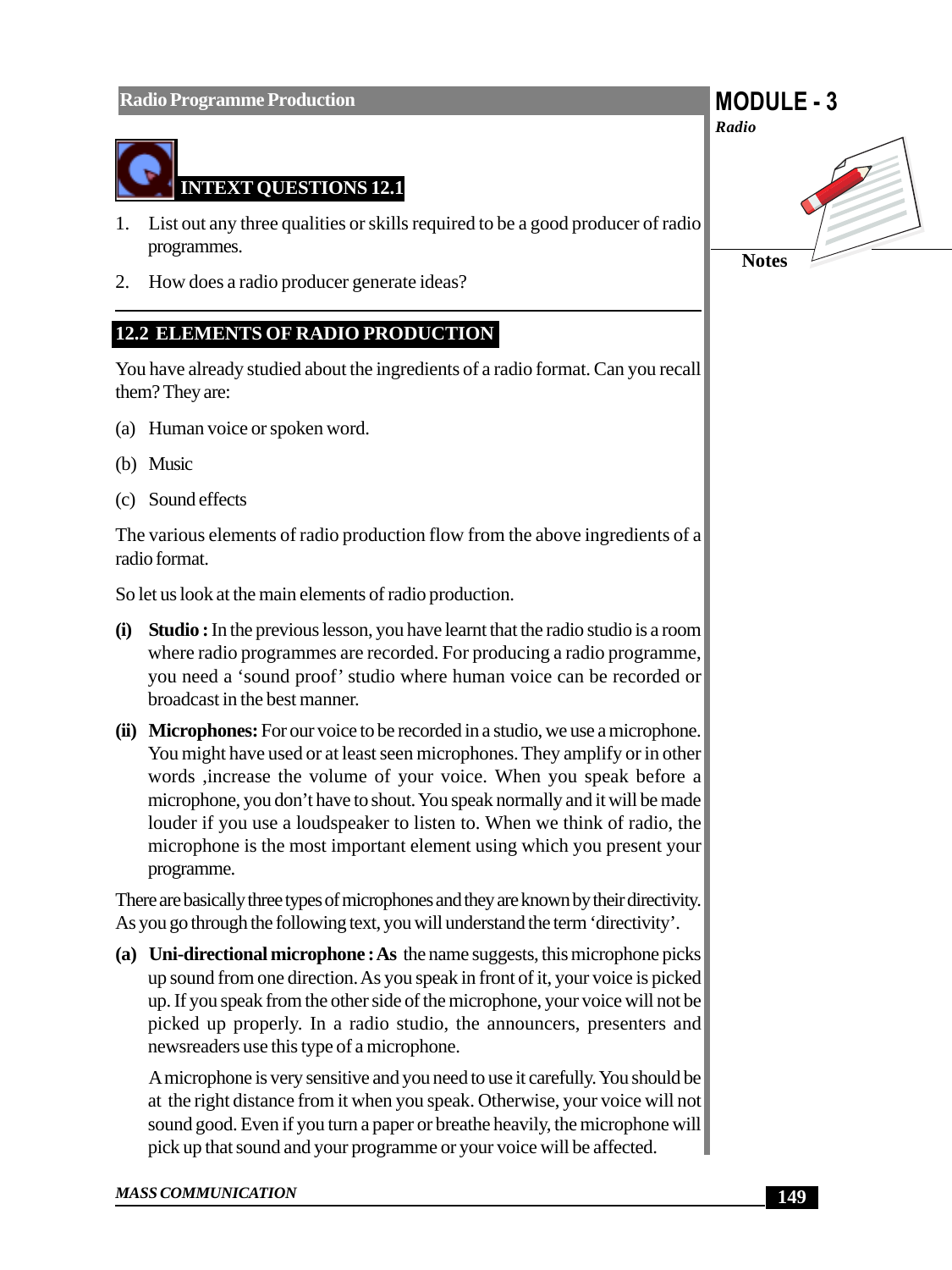## **MODULE - 3**



**(b) Bi-directional microphone:-** Here again as the name (bi) suggests, the voice or sound is picked up from two directions. If you are recording an interview in a radio studio, you may use this type of a microphone.

**Radio Programme Production**

**(c) Omni-directional microphone:** You may be familiar with the word omni. We say god is omnipresent, which means 'present everywhere'. In the case of an omni-directional microphone, it picks up sound from all directions. This type of microphone is used when a number of voices are used in a single programme like a radio discussion or a radio drama.

There are many other types of microphones which come in different sizes and lengths. If you watch television programmes, you may find a small microphone clipped on the collar. This is called a *lapel microphone* which is actually a uni-directional microphone. These microphones are not normally used in radio. Then there are long microphones called *gun microphones* used in sports production. These microphones are often omni directional ones. There are also *cordless microphones.* You might have seen them being used in stage shows. They do not have any cables or wires attached to them. They have a small transmitter in them which can send the sounds to an amplifier.



**Fig. 12.1: Microphones**

**(iii) Sound effects :** Sound effects in a radio programme give meaning and sense of location. It adds realism to a programme and helps a listener to use imagination.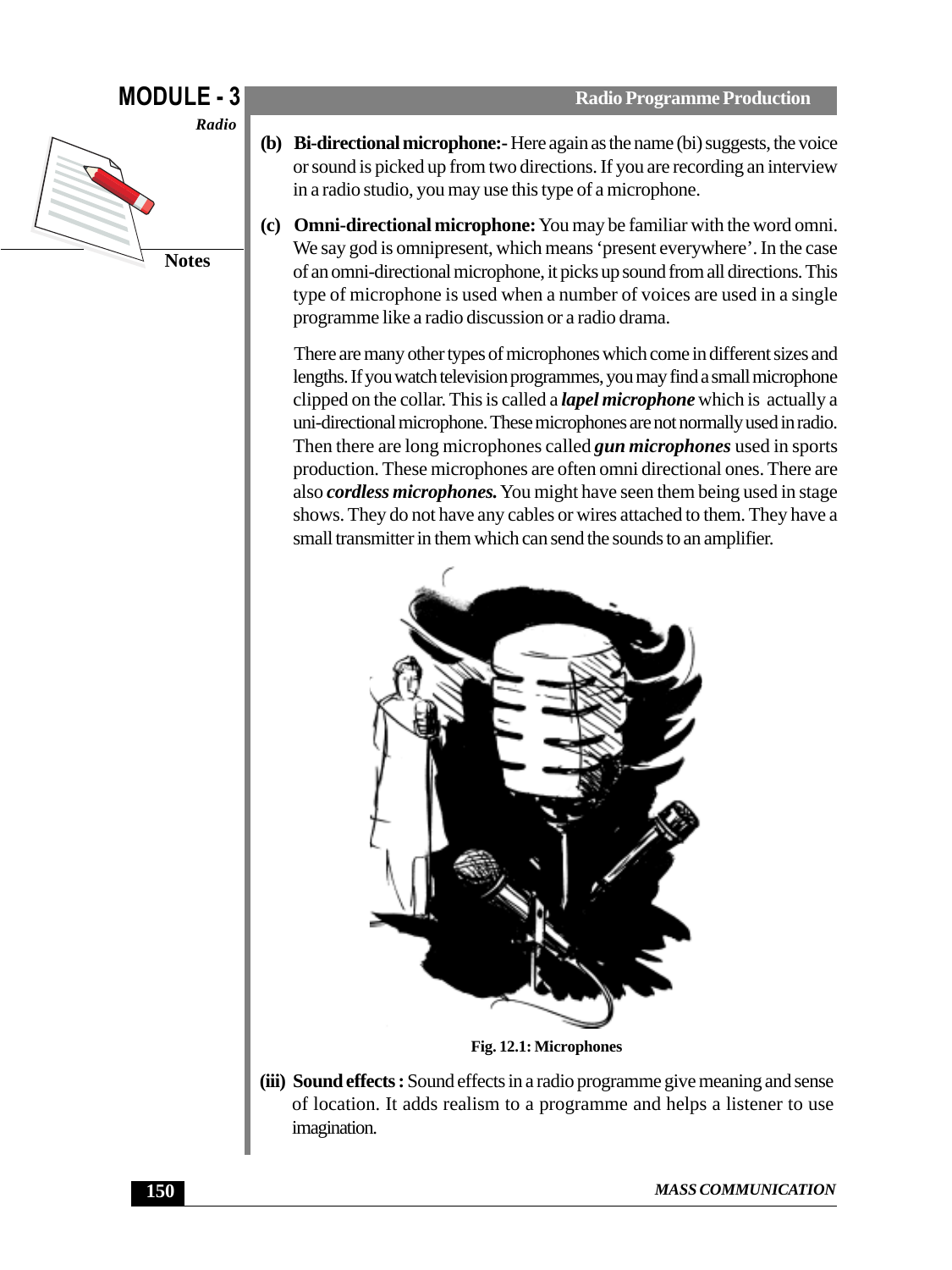#### **Radio Programme Production**

Think of a crowded market or temple. If you are creating that scene in a radio programme, you do not have to go to a crowded market or temple to record. Well, you can record those sounds and use them. But in most cases, you use sound effects which are already recorded. Sound effects can be used in two ways:

- (a) spot effects or effects that are created as we speak and
- (b) recorded sound effects.

If you are recording a radio programme in which someone knocks at the door, you can make a knocking sound either on a door or a wooden partition. Or you want to show that someone is pouring water from a bottle into a glass; here again you can use the actual sounds produced on the spot. But if you want a lion roaring or a dog barking, you probably cannot bring a lion or a dog to the studios! Here we use recorded sounds which are kept on tapes or discs. Almost all sounds are available on CDs which you can try and use. There are also certain types of computer software available for this.

You can also create sound effects.

You can use two coconut shells to produce the sound effects of the sounds of horses' hooves.

Take a piece of cellophine paper or aluminum wrapper and crush them in front of a microphone. Record the sound and hear. It will sound as if fire is raging. You can think and create many such sound effects.

However, there is a word of caution. If you record an actual door opening, you many not get the real feeling of a door opening when you record it. What matters is what it sounds like and not what it is.

**(iv) Music :** Music is the soul of radio. It is used in different ways on radio as already discussed in the earlier lesson. Film songs and classical music programmes are independent programmes on radio. Music is also used as signature tunes or theme music of various radio programmes.

Let us see what music does to any programme.

- a. Music adds colour and life to any spoken word programme.
- b. Music can break monotony.
- c. Music is used to give the desired effect of happy or unhappy situations, fear or joy.
- d. Music can suggest scenes and locations. For example, you have to create a bright early morning situation. This can be done by playing a pleasing note on the flute along with the sound of chirping birds.
- **(v) Artificial echo:-** If you enter an empty building or fort and shout, your voice

## **MODULE - 3**

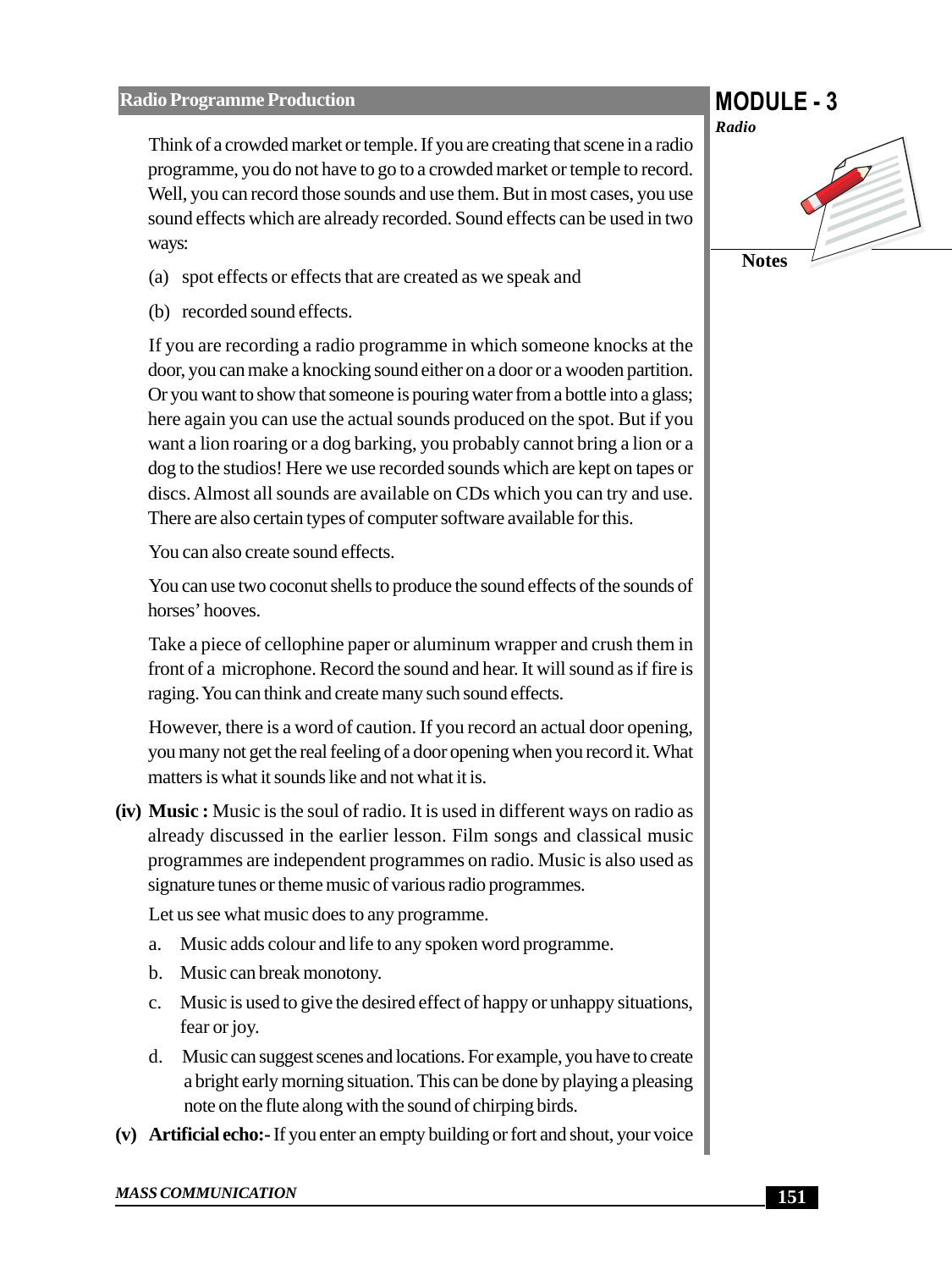## **MODULE - 3**



will come back to you. This is called on echo. An echo is used in radio programmes. This is a technical input.

- **(vi) Filter or distort:** If you listen to someone speaking to you on phone, the voice would not sound normal. This sort of effect called distort is produced using technology. Some times distort is used along with echo. Think of someone speaking from a mine 100 feet below the earth. To make it realisitic, distort and echo are used.
- **(vii)Human voice:** The main stay in any radio programme is the human voice. Think of the voice of an announcer or newsreader on radio. You often find them very pleasant and nice to listen to. That is because of the quality of their voice and the proper use of it. There are two aspects of the use of human voice in radio production. Firstly, there has to be a well written script to be spoken and then someone has to speak or read it before a microphone in a studio.

## **INTEXT QUESTIONS 12.2**

- 1. Name the different types of microphones used for recording sound.
- 2. Answer the following in one word:
	- i) What type of microphone is the lapel microphone?
	- ii) What is the other name for filter effect?
	- iii) What type of studio is required for producing a radio programme?
	- iv) What type of sound effects are created as we speak?
	- v) Give one example of a technical input used in radio programmes?

### **12.3 RADIO PROGRAMME PRODUCTION**

Now let us learn about the different stages of radio programme production.

Whatever we do, there has to be a clear plan. In the case of radio production also, there is a well accepted process of production which is carried out in three stages.

Let us list them out.

- a) Pre-production
- b) Production and
- c) Post-production
- **a) Pre-production**

As the title suggests, this is the first stage before the actual production.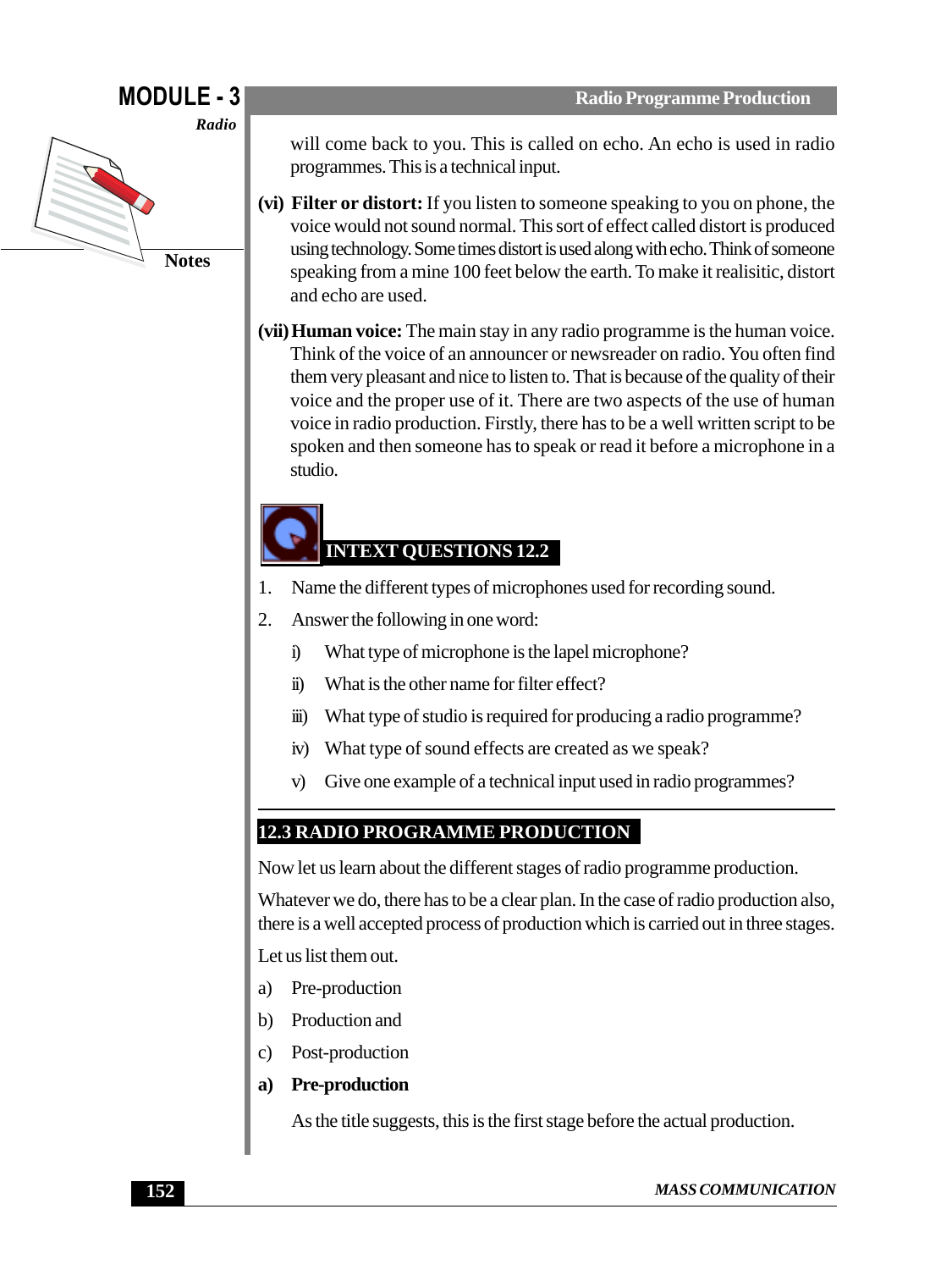- **i) An idea is born :** This phase includes how a programme is born as an idea and its conceptualization. The topic or subject matter is decided.
- **ii)** Plan of action : After the topic is decided, a plan of action is worked out. Here the format of the progamme is determined i.e whether the programme is a talk, discussion, interview, drama, documentary etc.Once that is clear, the right person for writing the script and the performers are decided. The plan of action would also determine the equipment for outside recordings that are required. The time and venue of the recording are also worked out.
- **iii) The script** is examined to make it suitable for broadcast. It is examined according to the principles of writing for radio or in other words 'for the ear'. We will discuss this is detail in the next section.
- **iv) Paper work :** If people who are not working in the radio station are involved for writing or providing voice for the programmes, they have to be invited with an agreement to accept the job or assignment. This type of agreement is referred to as a contract. Similarly, permission is often required to interview certain people if the programme is based on such interviews. Therefore, as you can see, there is a lot of paper work at the pre-prodution stage.
- v) Rehearsing the voices of speakers is also part of this stage.
- **b) Production :** This is the actual process of recording and editing a radio programme. Proper studios, microphones and computers are required to record and edit the programme.
- **c) Post production :** Writing to inform people involved in the production is a major activity during this phase. The progamme has to be given publicity both on radio and in other media. This is done to ensure that people know about the programmes and also listen to them. The announcements for the presentation of the programme are also written and provided for the actual broadcast of the programme.

#### **12.4 WRITING FOR RADIO**

In the previous section you have learnt that the script is examined according to the principles of 'writing for radio'. Let us discuss about the importance of the script in a radio programme.

What happens when you listen to your favourite announcer speak on radio?

You may say that you would like to continue to listen to the announcer.

But why ?

Well, because you like what they say and the way they say that.



#### *MASS COMMUNICATION*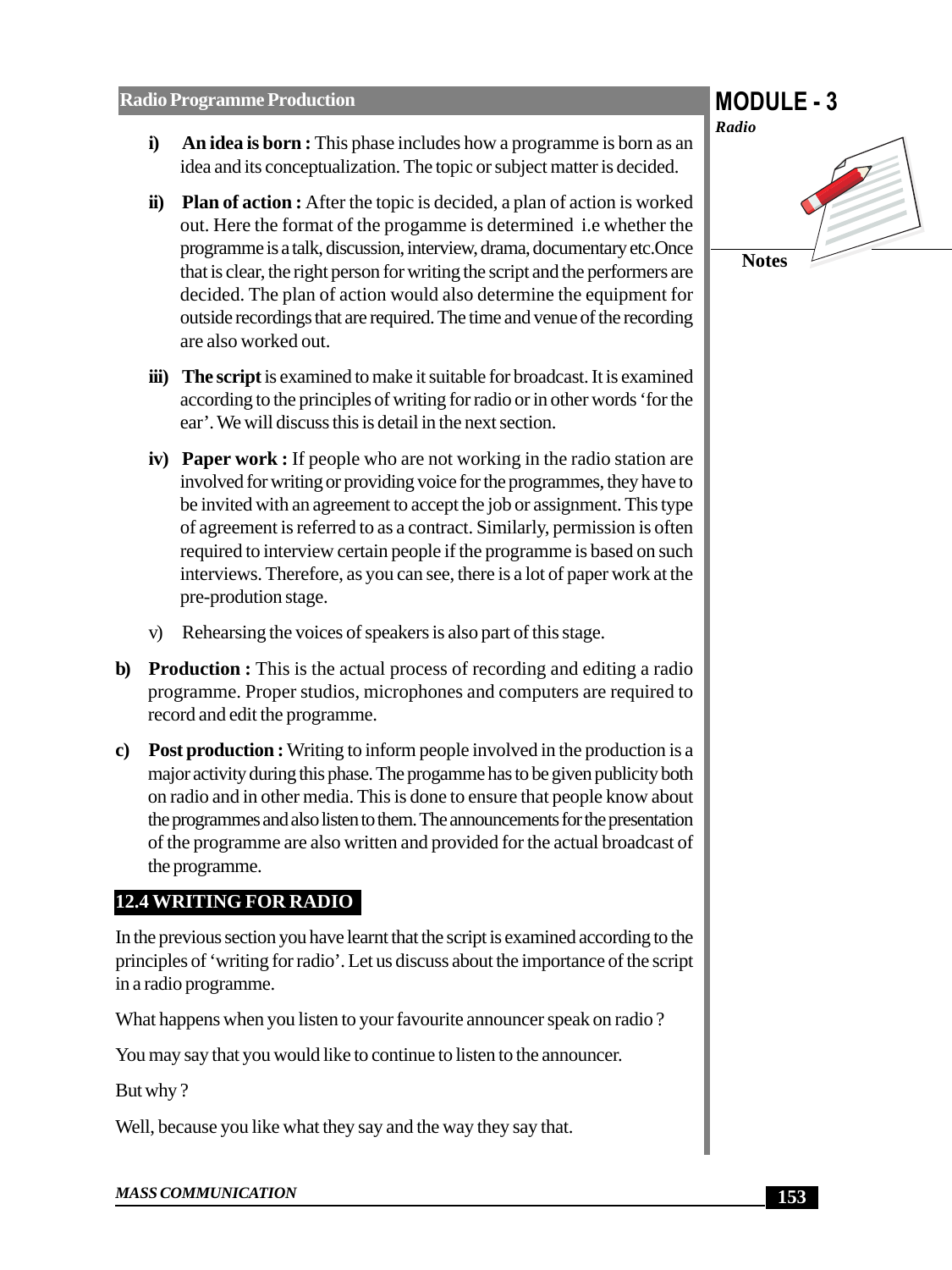## **MODULE - 3**



Don't you ?

What they say is in most cases drawn from a script.The way in which they say it is about the whole idea of using their voice.

We shall now discuss about the language we use in radio.

When we refer to the language used in radio, we are not referring to any particular language like English or Hindi but the style of any language used in radio.Here in radio, you find that it is different from the language used in newspapers and magazines or what is referred to as print media.

In the print media, everything is written down or printed and they exist in the pages of the newspaper or magazine.You can keep them for as long as you want. You can take your own time to read them.If you do not understand them in one reading, you can read them again and understand . If you do not know the meaning of any word, you can refer to a dictionary to understand the meaning.

Now think of radio. You hear programmes as they are broadcast. You hear them only once. Ofcourse, you may say that you can record them and listen to them. record it and listen to it later. Well, that generally does not happen. In our day to day conversations, we speak, someone else listens, or someone speaks and we listen. It is a momentary experience. You may or may not remember what you said or heard.

Similarly, what you hear on radio is heard only once and then forgotten in a majority of cases. Do you remember all that you had spoken yesterday ? Do you remember all that you heard from others yesterday ? Ofcourse, the answer is a big 'no'.

In our day to day conversation, we do not use the words and expressions found in a newspaper editorial or a feature article. Have you wondered why this happens? It is because those words and expressions are neither friendly nor easy to understand. Now compare that with your daily conversation. You use simple words, sentences and familiar expressions. You also take into account the person to whom you are speaking. Your gestures and movements add to what you speak.

Now let us go back to your favourite announcer. You don't see the person. But yet you feel that the person is speaking to you. You may not say anything but you may feel that there is some familiarity with that person. Interestingly, in most cases, what you hear on radio is written down or scripted. It is spoken and is heard only once.

From what you have read so far, we can come to certain conclusions.

- First of all, when it comes to radio, you listen to a person who is not seen.
- The person speaks from a script written down earlier.
- You feel that the person is talking to you.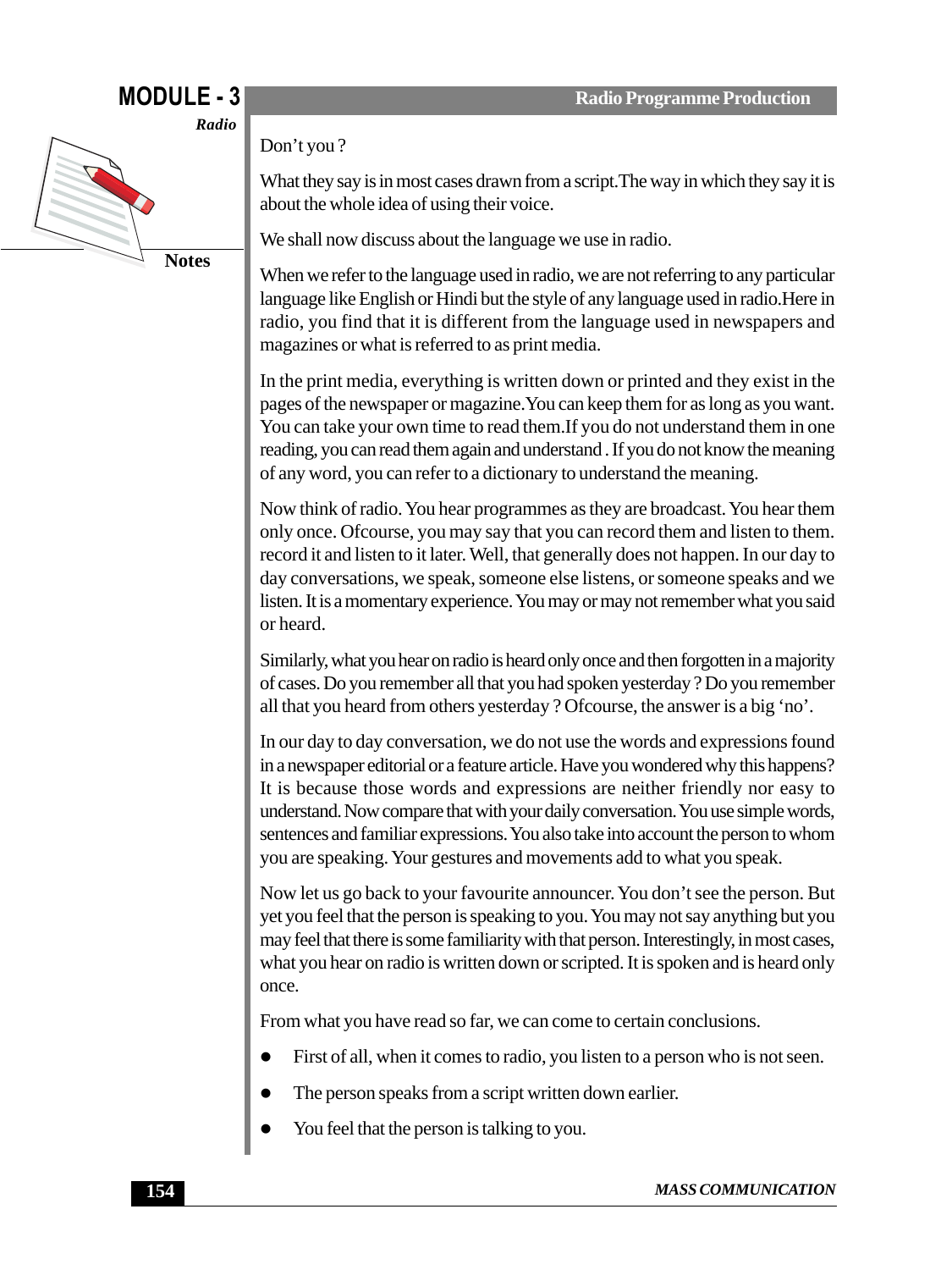#### **Radio Programme Production**

- The person sounds friendly and you have no problem in understanding what is being said.
- You can call the language or the words used in a radio script as the spoken word as against the written word or the printed word used in the print media.
- $\bullet$  Unlike the printed word which is written for the eye, the spoken word is written for the ear.

Let us list out the main characteristics of the spoken word.

- i) Though it is written, it is spoken
- ii) It is written for the ear not the eye.
- iii) It is heard only once. The listener normally does not get a second chance to listen.
- iv) It is conversational and should therefore sound like one and have the following qualities :
	- a) It should be simply worded without any difficult or unfamiliar words.
	- b) The sentences should be short and simple and not complex.
	- c) There should be only one idea in a sentence and not many ideas.
	- d) Though there are thousands of listeners, what is written should be meant for just one listener. At the listening end, there are generally only one or two persons and not a crowd.So it should be speaking to one person.
	- e) The words chosen should denote the exact meaning and not be vague or abstract .
	- f) The words should make pictures in the minds of the listeners.
	- g) Abbreviations or short forms should be avoided. If an abbreviation is used, then its full form should be given.
	- h) If the script consists of big numbers it can be rounded off to the nearest whole number.
	- i) While referring to more than one person, avoid using 'he' or 'she'. It can confuse the listeners.



- 1. Name the different stages of radio production. List one activity in each of the stages.
- 2. The spoken word in radio has certain characteristics. List at least three of them.

# **MODULE - 3** *Radio* **Notes**

*MASS COMMUNICATION*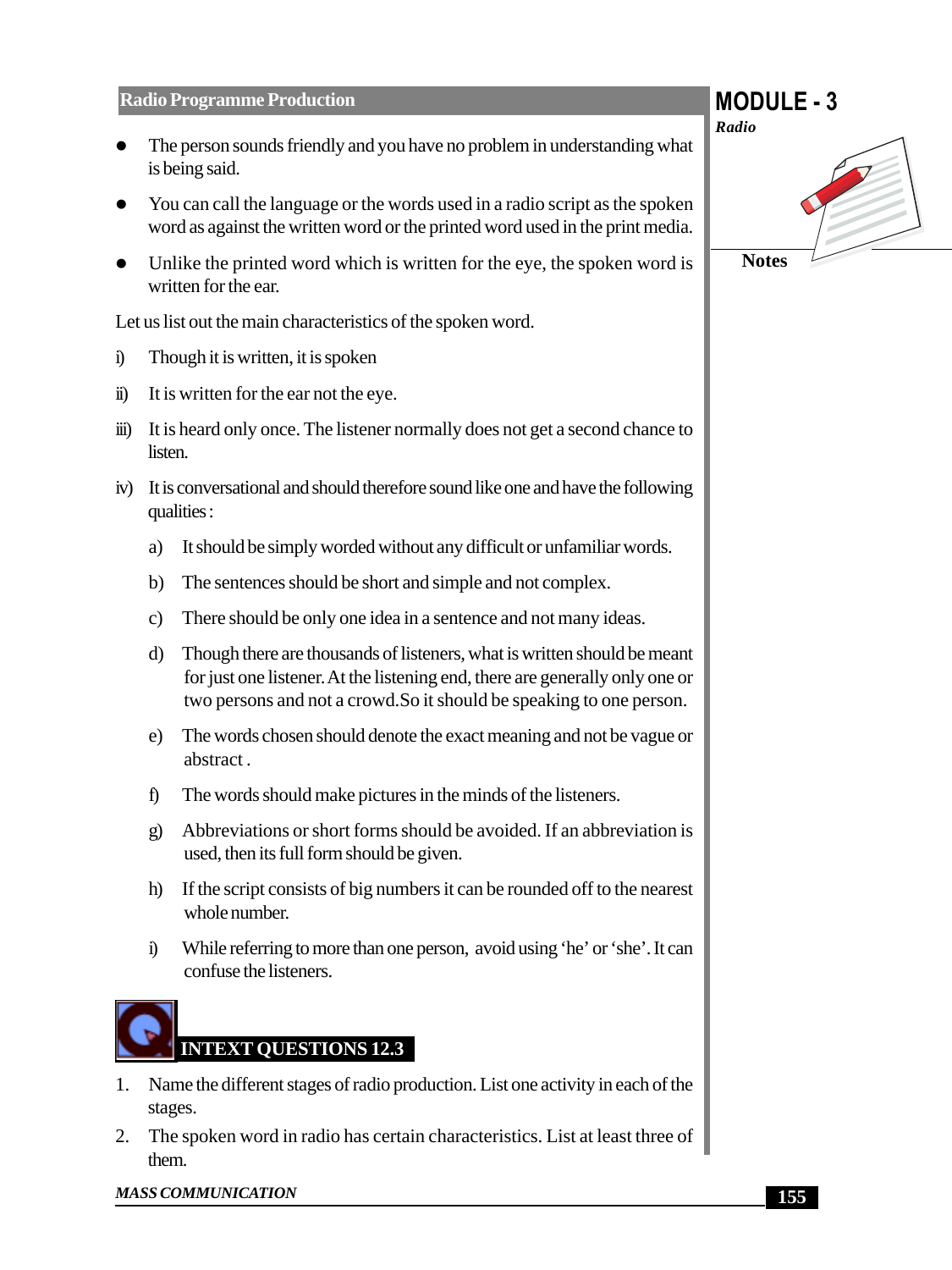